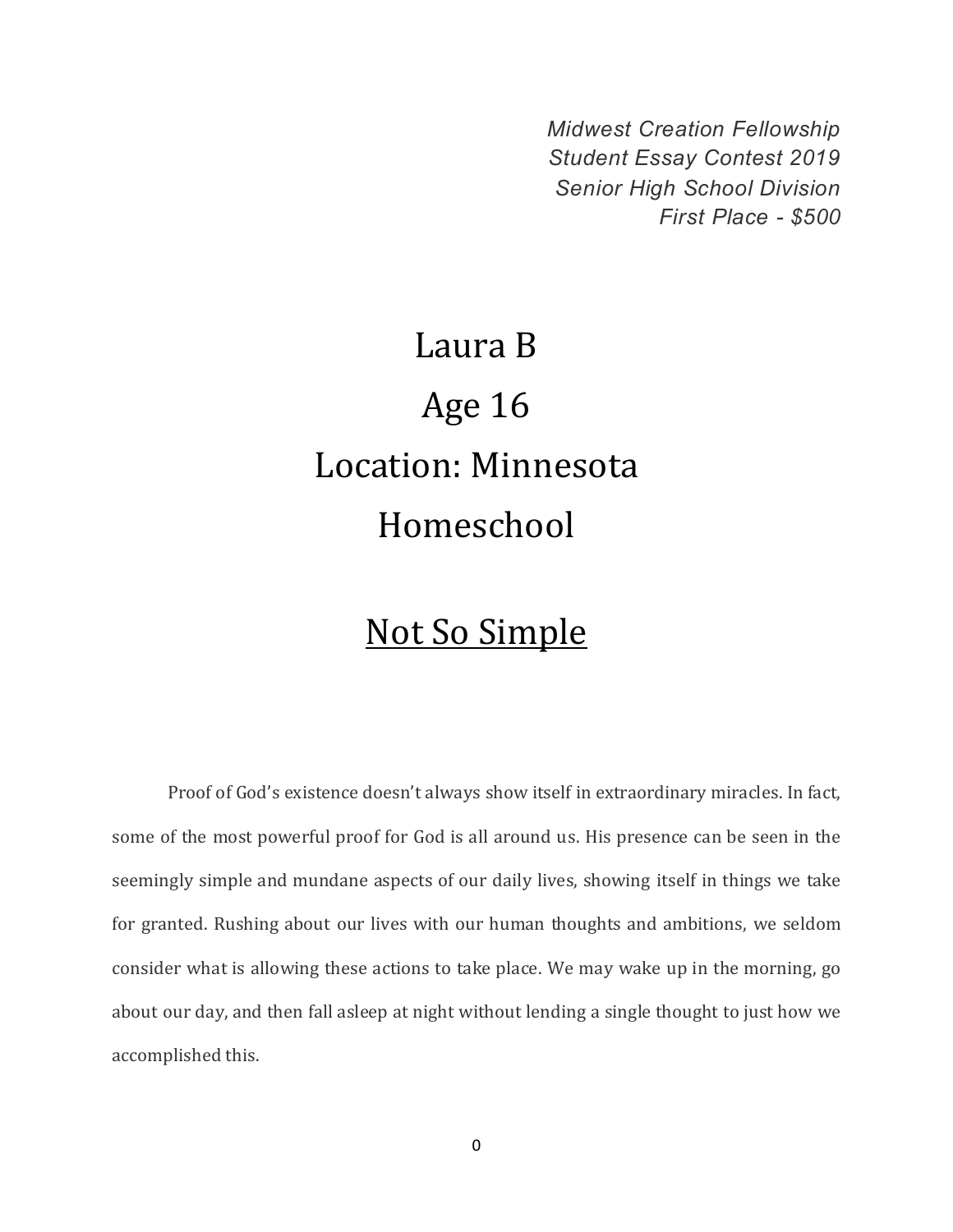Christians know that when God designed the world, He did so with us in mind. Of course, the Creator takes care of His creation; but we may not realize exactly what this means, and what a strong argument it is for proof of God! Indeed, a miracle is not needed to verify the existence of the Lord. We don't need to "prove" anything when proof is seen, consumed, and breathed every day. Three of the simplest lifegiving elements on earth – sunlight, water, and air – are shouting out evidence for our God. We just need to learn how to listen.

On a bright summer day, we may lean back and look up into the sky, shading our eyes with our hands. We squint against the brightness and glance, for the briefest moment, directly at the sun. This fiery sphere is powerful enough to burn our eyes and leave us blind, yet we could not live without it. Although we can scarcely glance at the sun without harming ourselves, without it we would not exist.

Subconsciously, we all know how important our sun is to us. Its perfect design protects our very existence! When we closely examine the sun, its size, its heat, and the light it produces make it clear that it was formed by a Creator. And not just any Creator, but one who is powerful enough to fashion the universe, wise enough to give it a perfect design, and loving enough to do it solely to sustain our lives. Psalm 19:1 reads, "The heavens declare the glory of God; and the firmament shows His handiwork." A study of the skies reaffirms this Bible verse and shows us that the Lord is indeed a glorious God.

The more science advances, the clearer it becomes that God fashioned our entire solar system in a way that protects us. From the size of the sun to the tilt of

1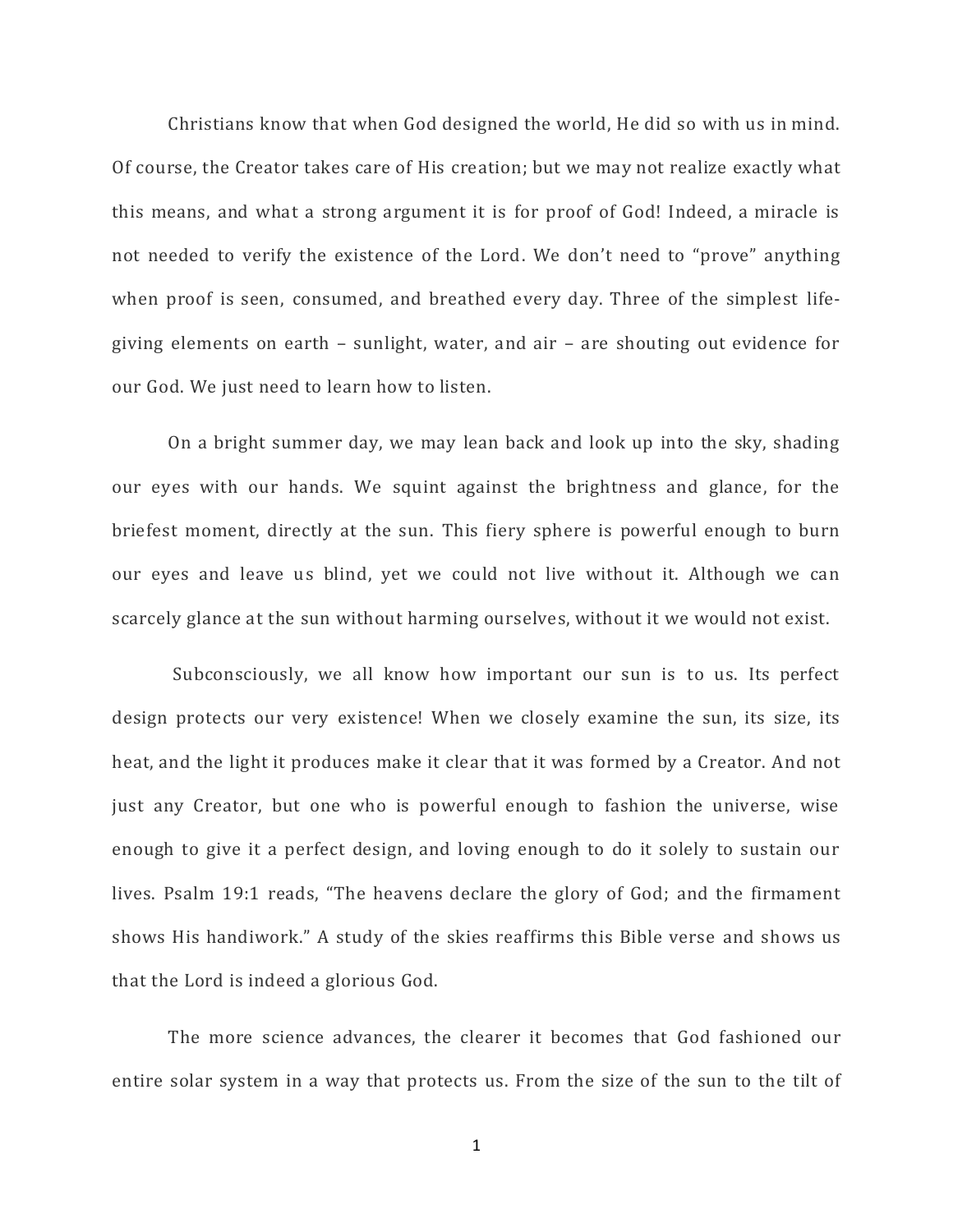the earth, our world keeps us safe in ways we can barely comprehend. If Earth's distance were a mere five percent closer to the sun, all water on the planet would evaporate (Martin). Excessive heat would force it to remain in this gaseous state, drying up the earth and depriving us of water. In turn, this proximity to the sun would create a massive greenhouse effect, burning up all life on earth! How could we come into this perfect situation by pure chance? The world could not simply evolve into a flawless state of being; our placement in the universe is no coincidence. It is evidence that our world came about by intelligent design.

We are aware that as the earth orbits the sun, its continuous rotations give us days, nights, and change of seasons. However, that is not all they do for us. If the sun shone constantly on one area of the planet, that region would soon become hot, dry, and uninhabitable. At the same time, the side of the earth tilted away from the sun would become cold and sparse. Humans, and most animals, cannot survive for extended periods of time in either temperature extreme. Therefore, we are blessed that God gave earth a balance and a rotation.

In the article *How the Earth's Unique Planetary Position Shows us God's Design,* Sherri Seligson wrote, "A planet's sun needs to be located at a proper spot within a galaxy so that there is not too much [e]ffect from the galaxy's massive center with its large gravitational force, and excessive debris that would constantly fall onto the planet." The Milky Way spans the distance of 100,000 light years (Wikipedia). In all this vast space, our solar system is in the perfect location to keep us safe.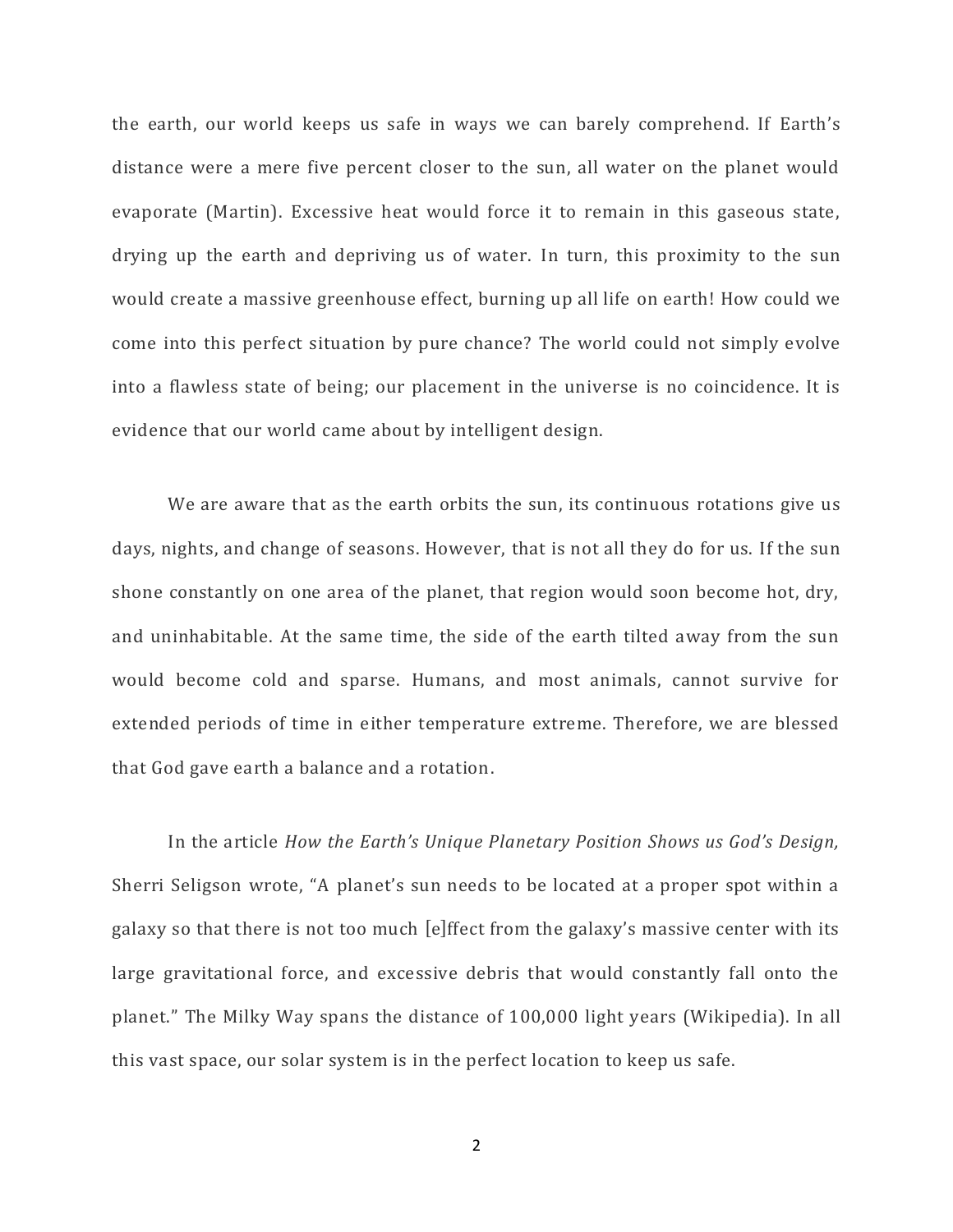By taking time to examine the position of our universe, we will come to the conclusion that we are protected by a someone who is loving and merciful. Sherri Seligson stated later in her article, "If you assign probabilities to all of these components, the likelihood of a planet having all of these features is one thousandth of a trillionth. Now there are likely hundreds of billions of stars out there, but one thousandth of a trillionth is even smaller than that. WE ARE RARE!" (Seligson).

Even the slightest shift in our solar system would quickly destroy our world. In relation to the sun, Earth is in an ideal position. In relation to our galaxy, the sun is also in the perfect place! Could this happen by chance? Could an entire universe form in such a way as to protect life, against all odds? Placing our faith in chance is both risky and foolish. If this amazing world just happened to come into existence, it could just as easily cease to exist. However, Isaiah 37:16 is offered up as a praise our Lord and Creator, and it should put our minds at rest. "Oh Lord of hosts, God of Israel…You are God, You alone, of all the kingdoms of the earth. You have made heaven and earth."

Now, let us direct our attention to another of earth's life-giving elements: water. This is yet another substance that is too-often overlooked! How many times during our day do we walk to the sink and fill up a glass of water? Or take a quick sip from a water fountain as we pass it in the hall? Usually, we perform these tasks without even realizing we are doing it. Drinking water is a mere moment in our day: unremarkable, unnoticeable, and unmemorable.

3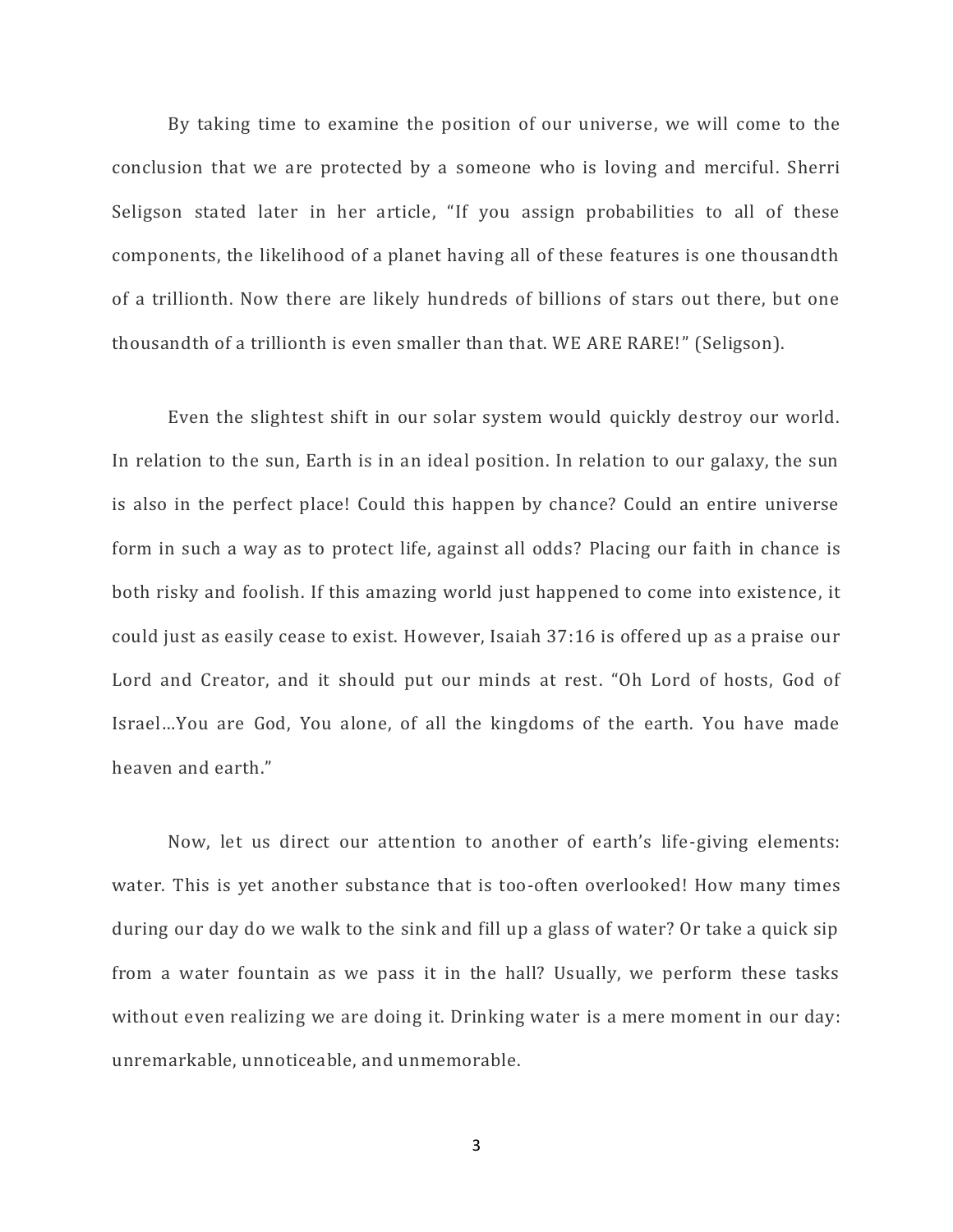But how quickly this could change! What if we were no longer able to take a drink of water whenever we felt thirsty? Rafi Letzter proposes this question in one article: "Imagine that the taps switched off tomorrow, the rivers and streams ran dry and the oceans turned into dry valleys. How would you react? And more importantly, how long would you survive?" Research has shown that depending on age and health, a human will take anywhere from two days to one week to die from dehydration. We seldom think of water as being a lifesaver. Even so, if any component of water were to change, the entire race of mankind would die within a week! The next time you take a drink of water, think of this: that water is not only aiding to your comfort and soothing your thirst…it is keeping you alive.

The chemical composition of water is another aspect that is extremely important to life on earth. Another name for water is  $H_2O$ . This means that in one water molecule, there are two atoms of hydrogen and one atom of oxygen. All water on the planet is made of  $H_2O$ ; but if all water on the planet came about by chance, how easy would it be for the chemical composition to be altered a little? For example, if another oxygen atom was added to a molecule of water, the entire molecule would change to  $H_2O_2$ . This would cause our "water" to become hydrogen peroxide. In the website reference.com/health, it is stated, "In high-dose cases of hydrogen peroxide poisoning, large amounts of oxygen can be released during digestion that can create a gas embolism in the patient's blood, gastric wall or brain…Consumption…has the potential to kill by multiple mechanisms."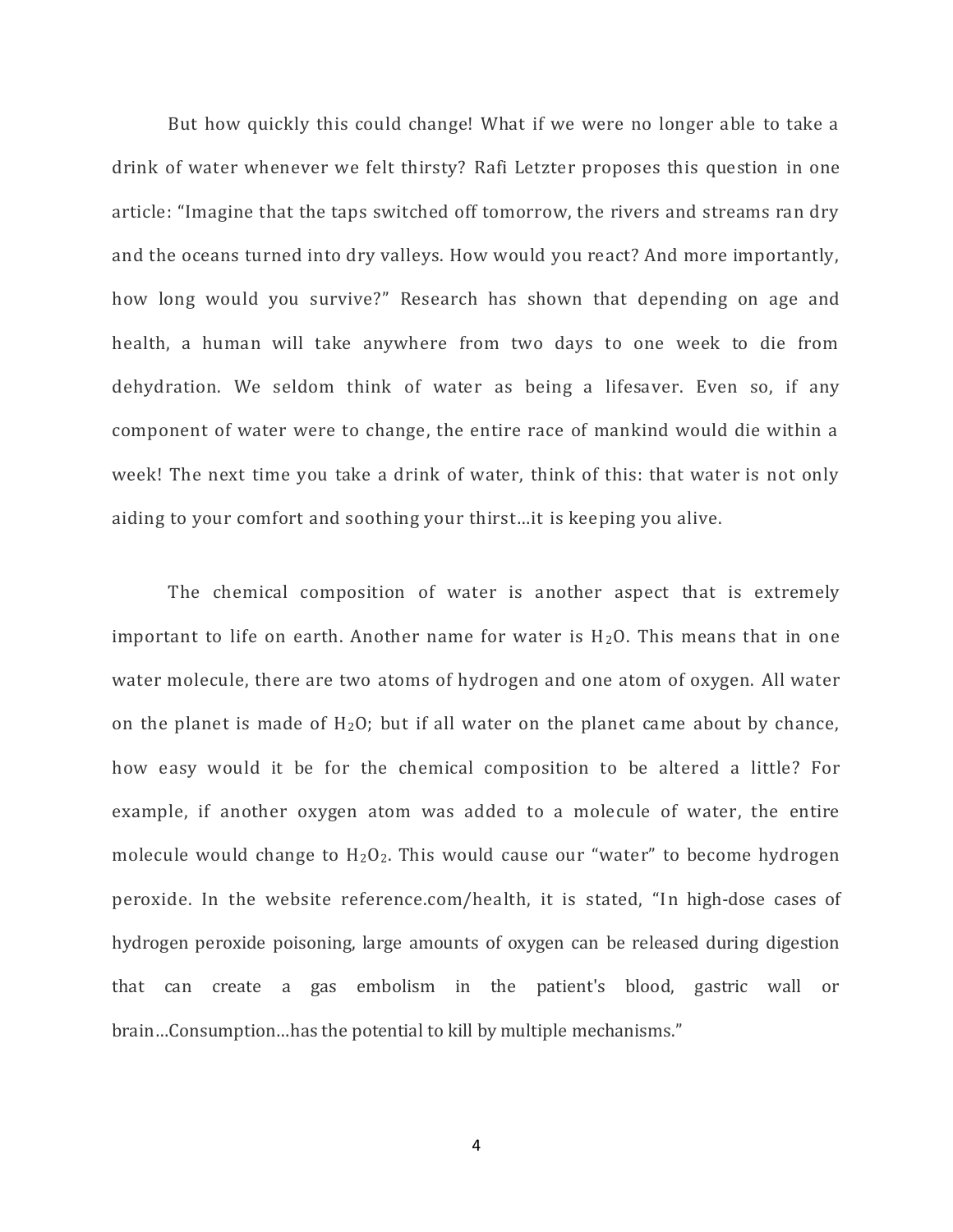Obviously, life of any kind would not have lasted very long if all we had to drink was  $H_2O_2$ . Adding one atom of oxygen to water has disastrous results! How is it that the perfect substance to keep us alive and healthy could randomly occur? Water, a relatively simple element, may not be so simple after all.

In order to better understand the complexity of God's creation, let us look at another component of water: its expansion upon freezing. Water is one of the only elements in nature that expands when it freezes. Usually, a substance will grow denser, acquiring more mass and therefore becoming heavier. If this were the case with water, all bodies of water, from the largest ocean to the smallest pond, would be affected. Upon the arrival of winter, water on the surface of a lake would freeze and sink to the bottom. More open water would be exposed to the frigid air, freezing it in turn. Thicker and thicker layers of ice would form. Some bodies of water would freeze completely – leaving, in short, a colossal ice cube. In extremely cold regions of the earth, this ice may never fully thaw (Wile).

What would this year-round freeze do to the organisms living inside the lake? They would die out rapidly, crushed by the weight of ice and the lack of oxygen. However, God thought of this long before we did! He cares for every part of His creation – from people, created after his own image, to the smallest organism in a remote, frozen pond. Matthew 10:29 reinforces this: "Are not two sparrows sold for a copper coin? And not one of them falls to the ground apart from your Father's will." In his textbook *Discovering Design with Chemistry*, Dr. Wile affirms, "…the only reason the organisms that live in lakes can survive the winter is because water has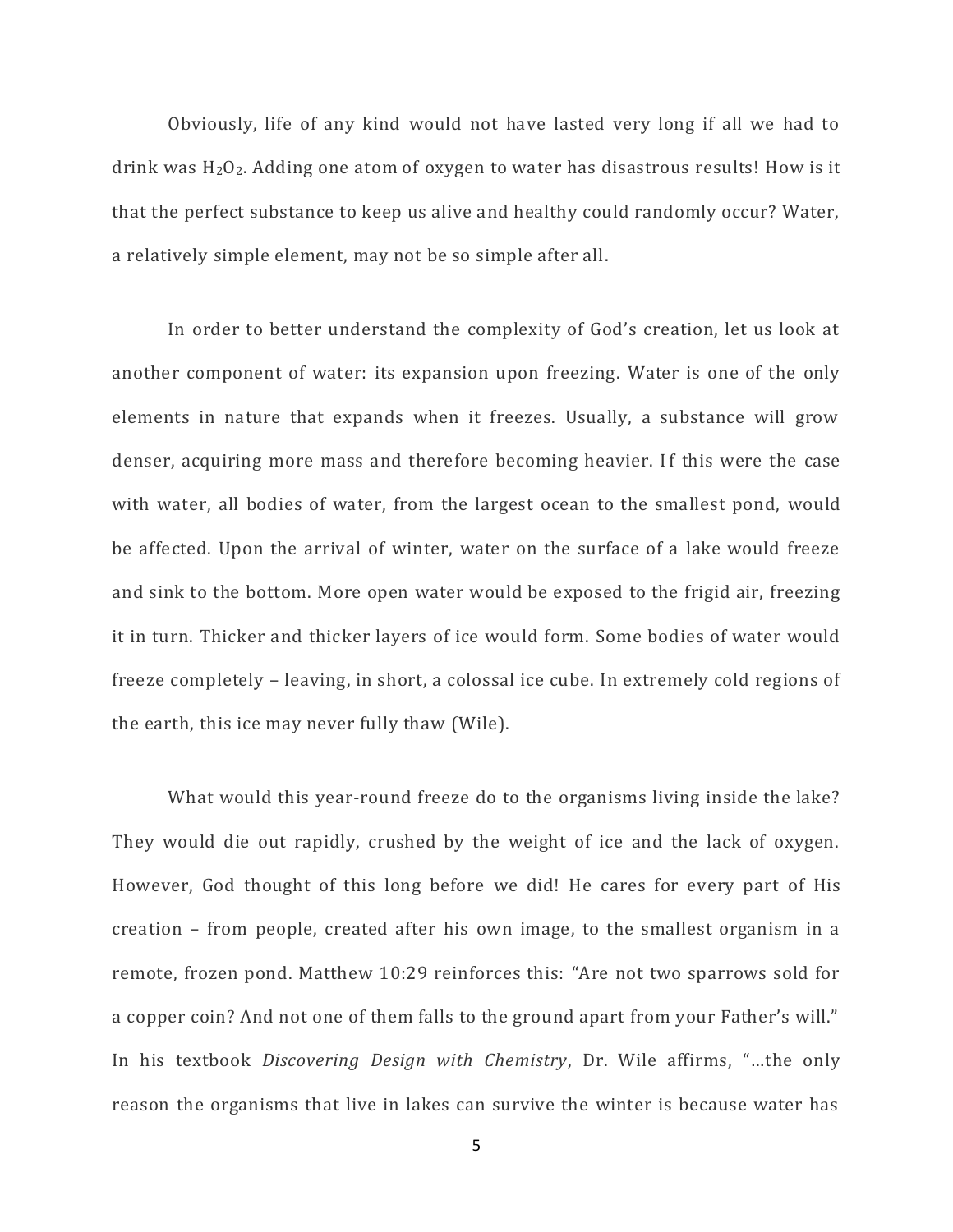this unusual property of expanding when it freezes…the fact that water expands on freezing is just another in a long line of examples that show the earth was designed by God to be a haven for life."

Finally, this brings us to air, our third and final topic. Among our life-giving elements, air is perhaps what we rely on most of all, what we are most conscious of needing. Indeed, even the slightest deprivation of it has an immediate effect on us, both physically and mentally. When you take a breath, countless steps occur to use that air for your body. When your lungs take in air, your diaphragm contracts to allow them to expand. Oxygen from the air is absorbed through your lungs and into your bloodstream. Red blood cells will carry this life-giving substance around your body, delivering it to your organs in order to keep them running. This is basic information that most of us are aware of; we all know that we need oxygen in order to live! Despite of this simple truth, oxygen is generally taken for granted. After all, we are still able to breathe, and our bodies are still functioning properly. Clearly, the air our bodies use is doing its job. But what if it wasn't?

Oxygen makes up a fairly large percentage of the air around us. However, when we breathe, oxygen is not the only thing we are taking into our body – and thank goodness for that! Dr. Wile states in his chemistry textbook, "The reason we breathe, of course, is to get the oxygen that is in the air…We don't use the other gases that are in the mixture, but we are very fortunate that they are there. If the air we breathe were pure oxygen, we would suffer all sorts of health problems, including blindness!"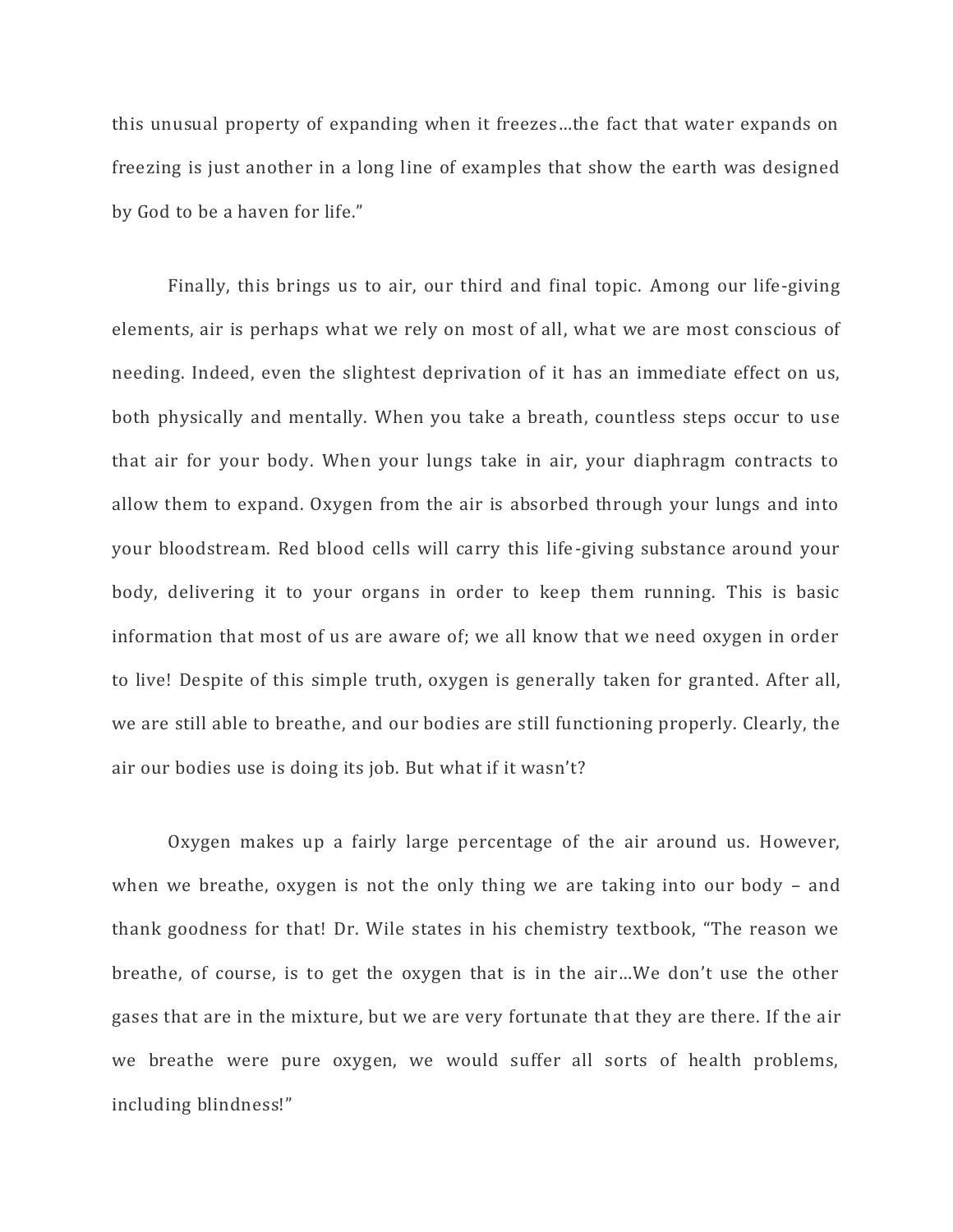In recent history, we have seen the effects of a plethora of oxygen. In the 1950's, a "blindness epidemic" struck a large percentage of prematurely-born babies. These babies were often placed in incubators while they continued to develop outside the womb. However, while in these incubators, one quarter of the babies would go blind. Their condition was caused by a too-high percentage of oxygen in the incubators. When research exposed the culprit, the blindness epidemic was tackled. However, because of the difficulty in determining the ideal oxygen level for premature babies, it was not solved for many years (washingtonpost.com).

Indeed, the ratio of oxygen to other gases in the air is a delicate balance. In the air we breathe, 21% is oxygen, 78% is nitrogen, and the remaining 1% is made up of a variety of gases. This combination of gases is the perfect ratio to preserve Planet Earth! If the amount of oxygen was one percentage point higher, we would see seven times as many forest fires as we do today. If it were 2.5% higher, fires could break out at random, causing even inflammable material to catch flame (Wile pg. 41). This infinitely precise proportion could only come about by a purposeful creation. How could a "big bang" result in the perfect composition of air to keep us alive? Job 33:4 sums up the truth of our creation with a few simple words: "The Spirit of God has made me, and the breath of the Almighty gives me life."

By taking a closer look at three "simple" elements, we can eliminate the possibility of existence by chance. Some people around us may need to see God working miracles in order to believe in Him. What they don't realize is that our universe is filled with miracles! Every breath we take is a gift from our Creator.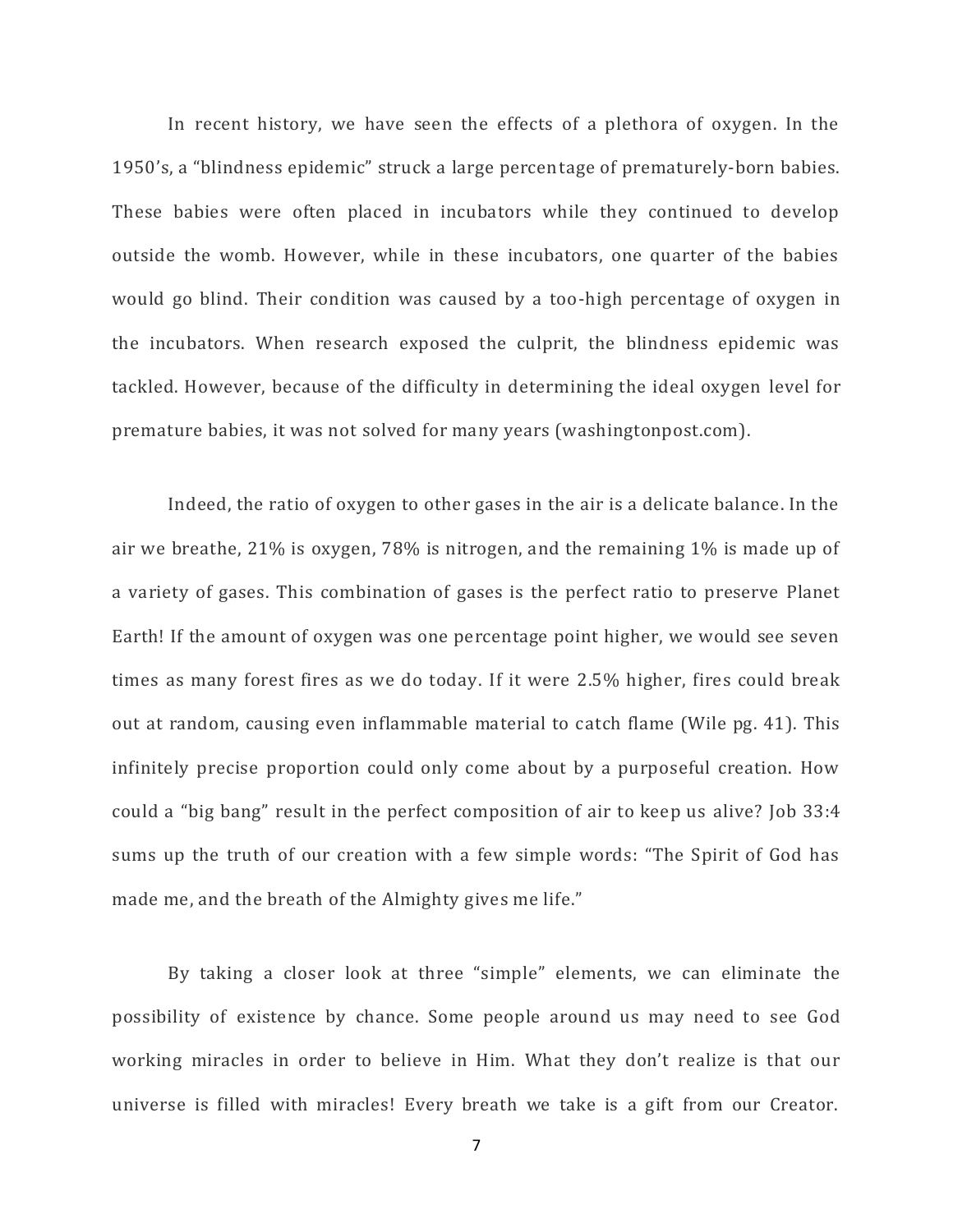Every glass of water we drink is a taste of God's goodness. The warmth of sunshine on our skin is a blessing from the Lord. When we stop for a moment and consider all the wonders around us, it will become clear – beyond a doubt – that our world has been formed by a loving God.

"The Lord reigns, He is clothed with majesty…The Lord on high is mightier than the noise of many waters, than the mighty waves of the sea. Your testimonies are very sure; holiness adorns Your house, O Lord, forever." (Psalm 93: 1-5) Let this be the song in our hearts as we praise God for the incredible world He has given us!